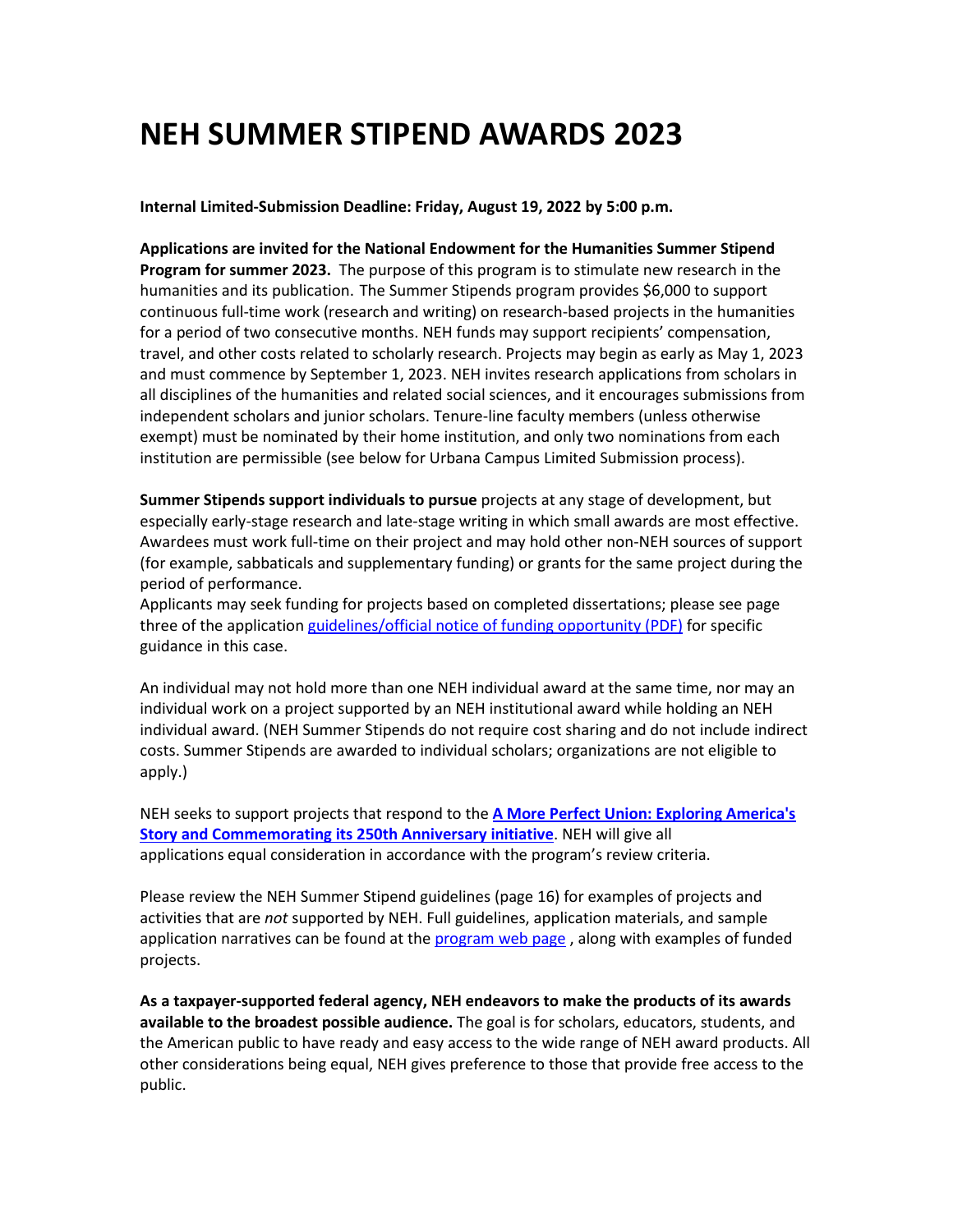**Faculty members with tenured or tenure-track positions who teach full-time at (unexempted) institutions of higher education** *must* **be nominated by their institutions to apply for a Summer Stipend. Only two nominations (at any rank) may be made to NEH by each university. If you are a full-time tenure-stream University of Illinois Urbana-Champaign faculty member, please** *do not* **submit an application directly to NEH; you must apply first to the internal Urbana campus competition (procedures below***), and only if you are selected as a campus nominee, can you proceed to apply to NEH.* (Emeritus/retired faculty, non-tenure-track faculty, university staff members who are not faculty and who will not be teaching during the academic year prior to the award, as well as independent scholars, community college faculty, and faculty at certain federally recognized minority-serving institutions are all *exempt* from campus nomination and may apply *directly* to NEH.)

### **Eligibility**

All applicants must have completed their formal education by the application deadline. U.S. citizens are eligible to apply. Foreign nationals who have been living in the U.S. or its jurisdictions for at least three years immediately prior to the application deadline are also eligible. (Foreign nationals who take up permanent residence outside the United States any time between the application deadline and the end of the period of performance will forfeit their eligibility. Leaving the U.S. on a temporary basis is permitted.) *Specialized faculty, academic professionals, and unaffiliated scholars may apply directly to NEH.* Applicants who have satisfied all requirements for a degree but are awaiting its conferral may apply, but require additional documentation; see the NEH [guidelines](https://www.neh.gov/sites/default/files/inline-files/Summer%20Stipends%202022%20and%202023.pdf) page three. While applicants need not have advanced degrees, individuals currently enrolled in a degree-granting program are ineligible to apply. Please consult the NE[H Notice of Funding Opportunity](https://www.neh.gov/sites/default/files/inline-files/Summer%20Stipends%202022%20and%202023.pdf) for further eligibility details.

## **INTERNAL APPLICATION PROCEDURE (FOR TENURE-LINE URBANA CAMPUS FACULTY)**

One digital copy of the application, consisting of:

- a **project narrative** (prepared exactly as specified in NEH [guidelines](https://www.neh.gov/sites/default/files/inline-files/Summer%20Stipends%202022%20and%202023.pdf) pages 12–13 and using NEH's headings) and not to exceed three single-spaced pages;
- a **work plan** (prepared a specified in the NEH [guidelines,](https://www.neh.gov/sites/default/files/inline-files/Summer%20Stipends%202022%20and%202023.pdf) p. 13) not to exceed one page.
- a **bibliography**, not to exceed one page single-spaced [\(guidelines](https://www.neh.gov/sites/default/files/inline-files/Summer%20Stipends%202022%20and%202023.pdf) page 13–14); and
- a **résumé** of no more than two single-spaced pages (prepared according to page 14 of NEH [guidelines](https://www.neh.gov/sites/default/files/inline-files/Summer%20Stipends%202022%20and%202023.pdf)).

**must be submitted to the Humanities Research Institute (HRI) by 5:00 p.m. on Friday, August 19, 2022. Send all materials as** *one* **pdf attachment to [apply-hri@illinois.edu.](mailto:apply-hri@illinois.edu)** HRI will review the submissions—with an ad hoc review panel—and make the nominations in early September 2022. *N.B.:* While letters of recommendation are not required for the internal campus competition, they are part of the NEH application. As the turnaround time for submission to NEH after the campus selection is complete is quite brief, HRI recommends applicants apprise their potential referees of their interest in applying to NEH prior to the internal campus deadline. (Campus nominees' reference letters must be submitted online to NEH no later than October 14, 2022.)

## **Deadlines**

Completed applications are due to HRI no later than Friday, August 19, 2022 at 5:00 p.m. Send all materials as a pdf attachment t[o apply-hri@illinois.edu.](mailto:apply-hri@illinois.edu) Nominees will be notified by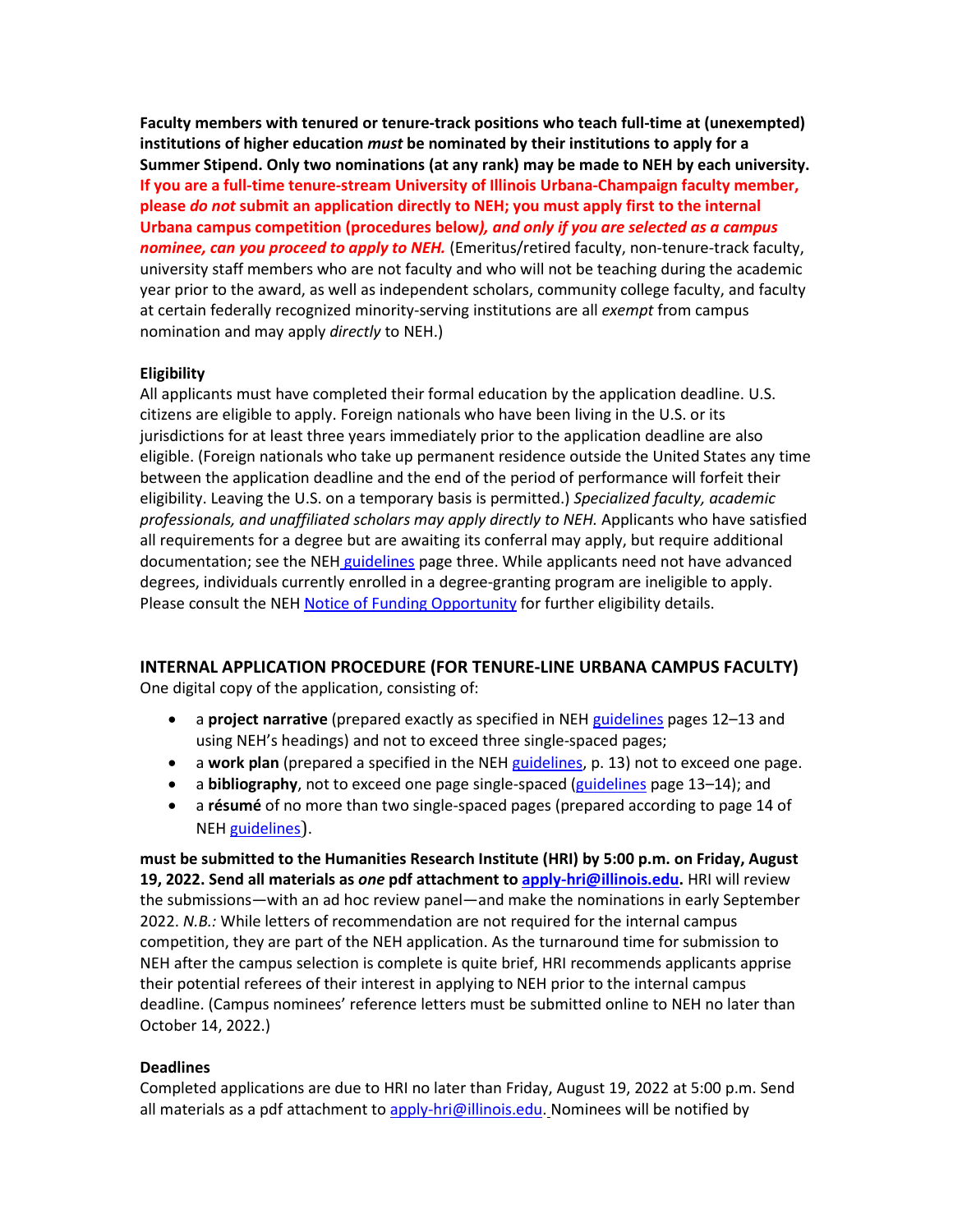September 9, and all applicants will be notified when the selection process is concluded. Applicants who are chosen as campus nominees must submit their materials to the NEH by **September 21** (11:59 P.M. Eastern Time).

### **NEH Application Process**

Following their selection, U of I nominees must submit their complete applications to NEH via Grants.gov Workspace. If they have not already done so, nominees must create a [Login.gov](https://www.login.gov/) user account to register and log in to Grants.gov. Campus nominees who have never registered as *individual* applicants on Grants.gov will need to go to the requisit[e registration page](https://apply07.grants.gov/apply/register.faces) [\(https://apply07.grants.gov/apply/register.faces\)](https://apply07.grants.gov/apply/register.faces). Once registered at Grants.gov, one must add an "individual applicant" profile in order to submit an application to programs for individuals.

**NEH strongly recommends completing the registration at least** *two weeks* **before the application deadline.** If you fail to allow sufficient time to complete registration with Grants.gov, you will not be eligible for a deadline extension or waiver of the online submission requirement.

Applicants who have already registered at Grants.gov and created an "individual" profile need not re-register to submit their applications. NEH encourages such applicants, however, to check their accounts ahead of the deadline to confirm that it is still active and that the password has not expired. For problems registering with Grants.gov or adding an "individual applicant" profile, contact the Grants.gov help desk at 1-800-518-4726 or [support@grants.gov.](mailto:support@grants.gov) Please be sure to use a Grants.gov individual profile. Summer Stipend applications may not be submitted through institutional accounts.

**Applications are due to NEH by September 21, 2022 at 11:59 p.m. Eastern Time.** NEH also recommends submitting by noon Eastern time on the day of the deadline.

Applicants will be notified of the results of their applications by email in April 2023. Notice will be sent to the email address supplied in the application. All applicants may obtain the evaluations of their applications by sending an email message to stipends@neh.gov.

**Information can be found at th[e NEH website:](http://www.neh.gov/grants/research/summer-stipends)** [http://www.neh.gov/grants/research/summer](http://www.neh.gov/grants/research/summer-stipends)[stipends,](http://www.neh.gov/grants/research/summer-stipends) including examples of previously funded projects and sample application narratives.

**May 18, 2022 at 2:00 P.M. EST, NEH staff will host a webinar** describing the application and nomination processes and offering some tips writing the application. Administrators and prospective applicants will find helpful information and are encouraged to attend. The presentation will include a question-and-answer segment and will be recorded and available for viewing later. You can join the webinar [here.](https://teams.microsoft.com/dl/launcher/launcher.html?url=%2F_%23%2Fl%2Fmeetup-join%2F19%3Ameeting_NWFiZmEyMDEtMTVkMS00NTYzLWExZDctMjljNzQ2ZGU1Mjc3%40thread.v2%2F0%3Fcontext%3D%257b%2522Tid%2522%253a%252293b06459-c77d-44b6-af7f-e813cddcdcc3%2522%252c%2522Oid%2522%253a%2522f1948567-bcbd-4b01-8149-2f869eaf44e4%2522%252c%2522IsBroadcastMeeting%2522%253atrue%257d%26btype%3Da%26role%3Da%26anon%3Dtrue&type=meetup-join&deeplinkId=f42cadac-2e5e-4e64-9a7a-687dc823b40a&directDl=true&msLaunch=true&enableMobilePage=true&suppressPrompt=true)

On **August 17, 2022 at 2:00 p.m. EST, a second live webinar** focused on application writing strategies will be presented on You can join the webinar [here.](https://gcc02.safelinks.protection.outlook.com/ap/t-59584e83/?url=https%3A%2F%2Fteams.microsoft.com%2Fl%2Fmeetup-join%2F19%253ameeting_MzI2OTM5MjMtOTM1Ny00ZTQyLThlODMtZDczNTQ5ZDBkMjU5%2540thread.v2%2F0%3Fcontext%3D%257b%2522Tid%2522%253a%252293b06459-c77d-44b6-af7f-e813cddcdcc3%2522%252c%2522Oid%2522%253a%2522f1948567-bcbd-4b01-8149-2f869eaf44e4%2522%252c%2522IsBroadcastMeeting%2522%253atrue%257d%26btype%3Da%26role%3Da&data=04%7C01%7Csshook%40neh.gov%7C8f8e483308f34570faa608da18ac96fd%7C93b06459c77d44b6af7fe813cddcdcc3%7C0%7C0%7C637849426934152551%7CUnknown%7CTWFpbGZsb3d8eyJWIjoiMC4wLjAwMDAiLCJQIjoiV2luMzIiLCJBTiI6Ik1haWwiLCJXVCI6Mn0%3D%7C3000&sdata=OEtl9NPkKhxWsq7gf3whR4iHZBAvwtC5X48IpdxQrKk%3D&reserved=0)

Tenure-line U of I faculty members who are planning to apply may contact HRI Deputy Director Nancy Castro with questions regarding the internal application process.